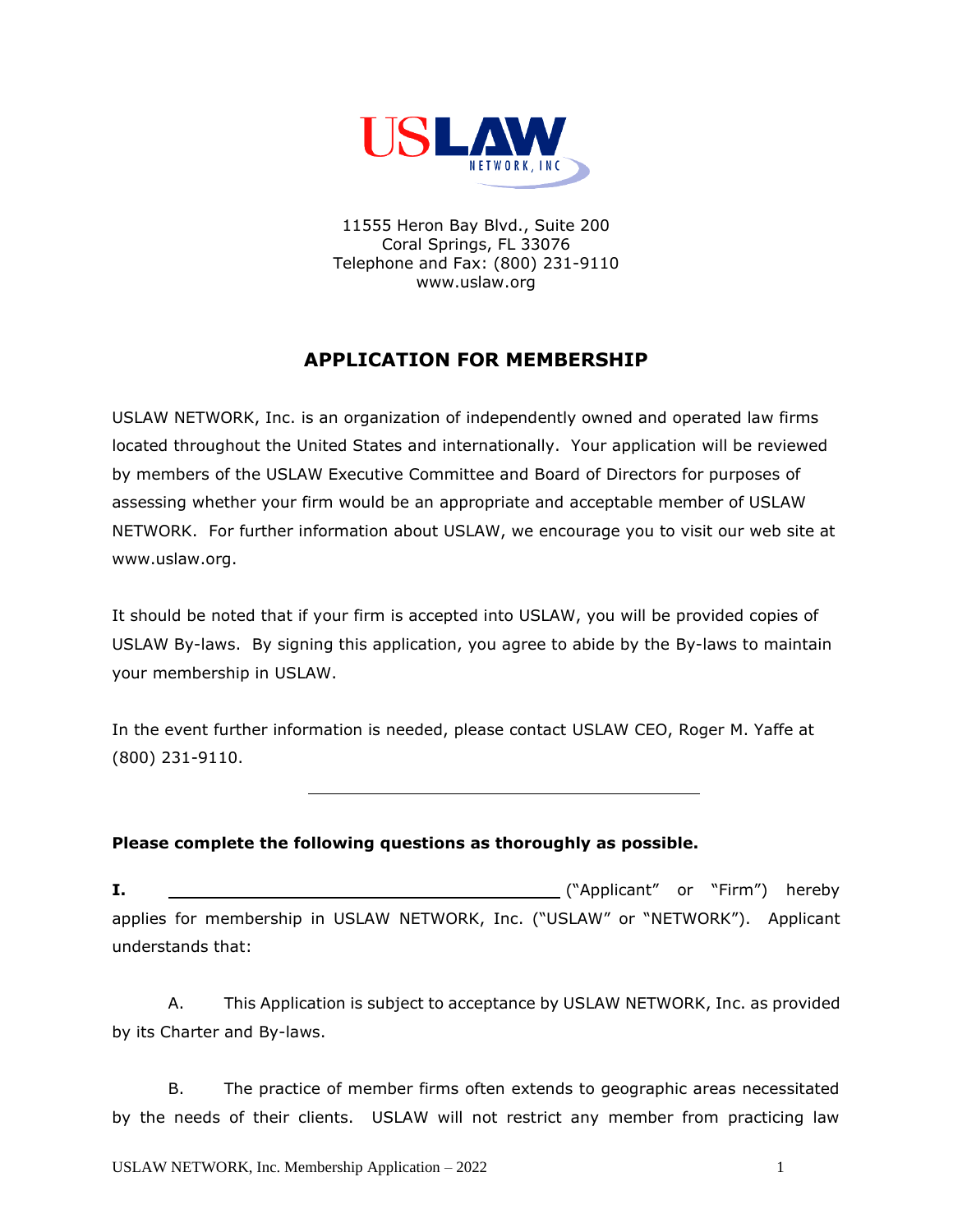wherever its client's desire representation permitted by law, even if its practice takes it into the geographical area of practice of another member firm.

C. Unless excluded by conflict of interest, the desires of clients, practicability or other important considerations, the Applicant agrees to cooperate with other member firms in enhancing each other's practice, achieving greater administrative and financial efficiency, and in handling mutual client matters uniformly and economically.

**II.** Please provide the NETWORK with the information requested below. It will be maintained in the strictest of confidence and used only for the purposes of determining whether the Applicant meets the membership criteria of USLAW. If it is more convenient to use additional pages or to use a substitute form, please feel free to do so.

**A.** Firm Information

**B.** Is Your Firm a Corporation, Partnership or Operate in Some Other Legal Manner?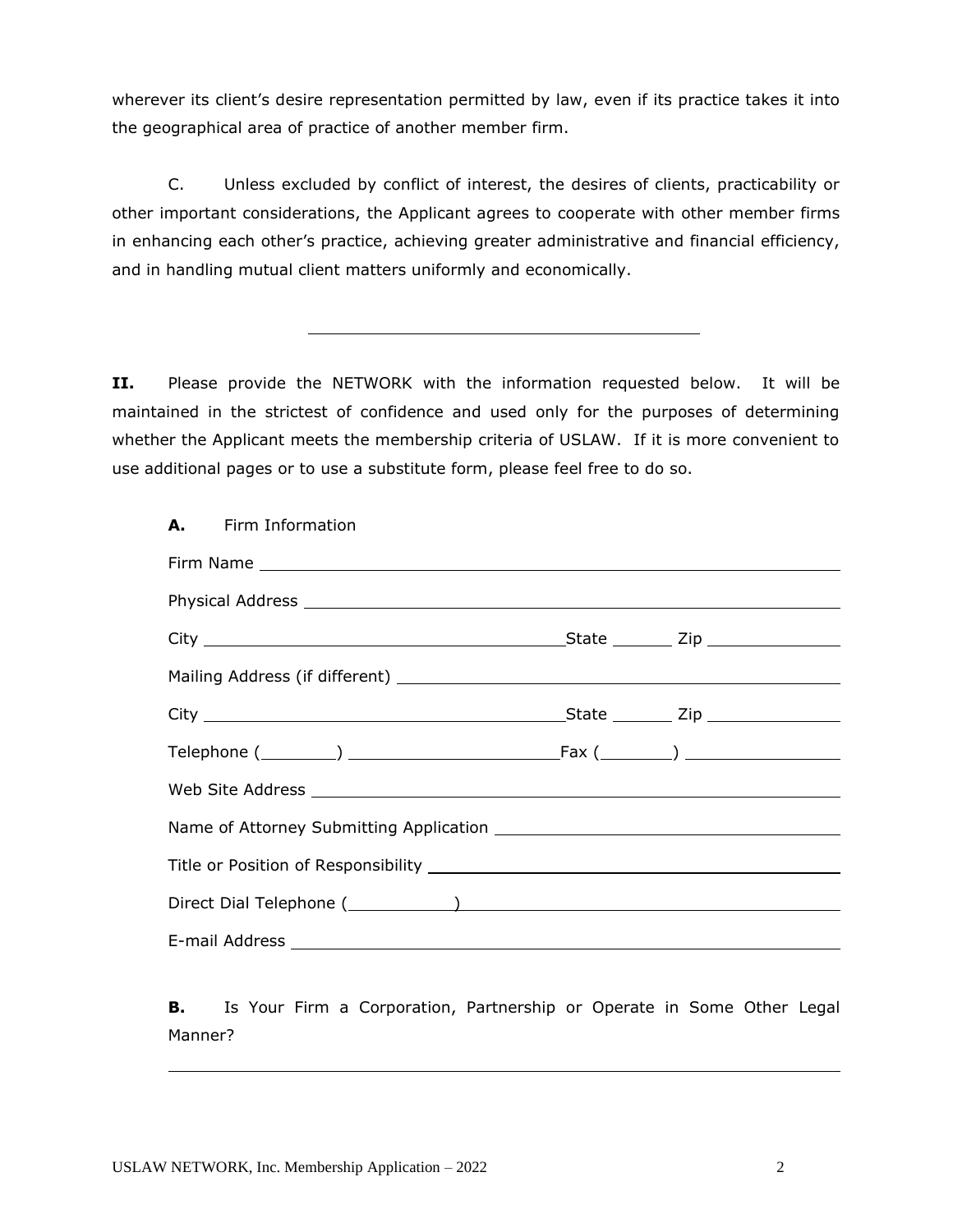**C.** Please list the cities and states where your firm currently maintains an office location and the number of attorneys in each office.

| <u>City</u> | <b>State</b> | # of Attorneys |
|-------------|--------------|----------------|
|             |              |                |
|             |              |                |
|             |              |                |
|             |              |                |
|             |              |                |

**D.** Is your firm planning to open any other offices, merge with another firm, or expand to other city or state within the next 36 months to the extent this information can be disclosed? If yes, please explain:

**E.** Describe your firm's management or governance structure and list the names, office location (if appropriate) and positions of the attorneys in leadership positions within your firm.

**F.** Please list the number of partners that have left the firm during each of the following years and the reason(s) why. List by year:

2019: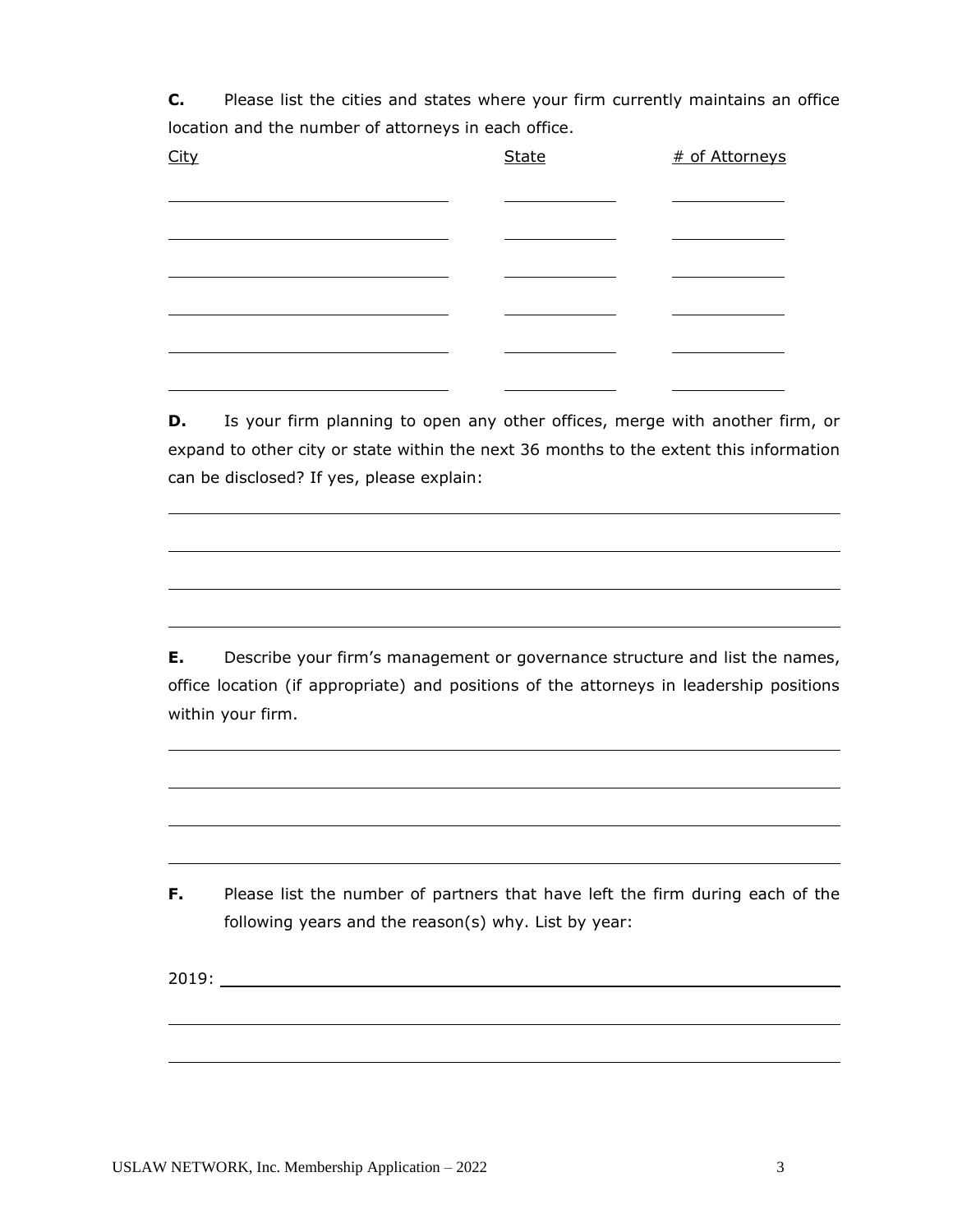|  | ,我们也不会有什么。""我们的人,我们也不会有什么?""我们的人,我们也不会有什么?""我们的人,我们也不会有什么?""我们的人,我们也不会有什么?""我们的人                                      |  |  |
|--|-----------------------------------------------------------------------------------------------------------------------|--|--|
|  |                                                                                                                       |  |  |
|  |                                                                                                                       |  |  |
|  | <u> 1989 - Johann Stoff, deutscher Stoffen und der Stoffen und der Stoffen und der Stoffen und der Stoffen und de</u> |  |  |
|  | <u> 1989 - Johann Stoff, deutscher Stoff, der Stoff, der Stoff, der Stoff, der Stoff, der Stoff, der Stoff, der S</u> |  |  |
|  |                                                                                                                       |  |  |
|  |                                                                                                                       |  |  |
|  |                                                                                                                       |  |  |

**G.** Is your firm (as opposed to individual attorneys) currently a member of any other legal NETWORK or association? If yes, please explain and provide the name of each NETWORK or association, with address and web site for each. Please outline the goals and objectives of the organization, the characteristics of membership, the date your firm joined, and what your expectations are as a member.

**H.** Has your firm ever been a member of any other legal NETWORK or association? If yes, please explain and provide the name of each NETWORK or association with address and web site for each.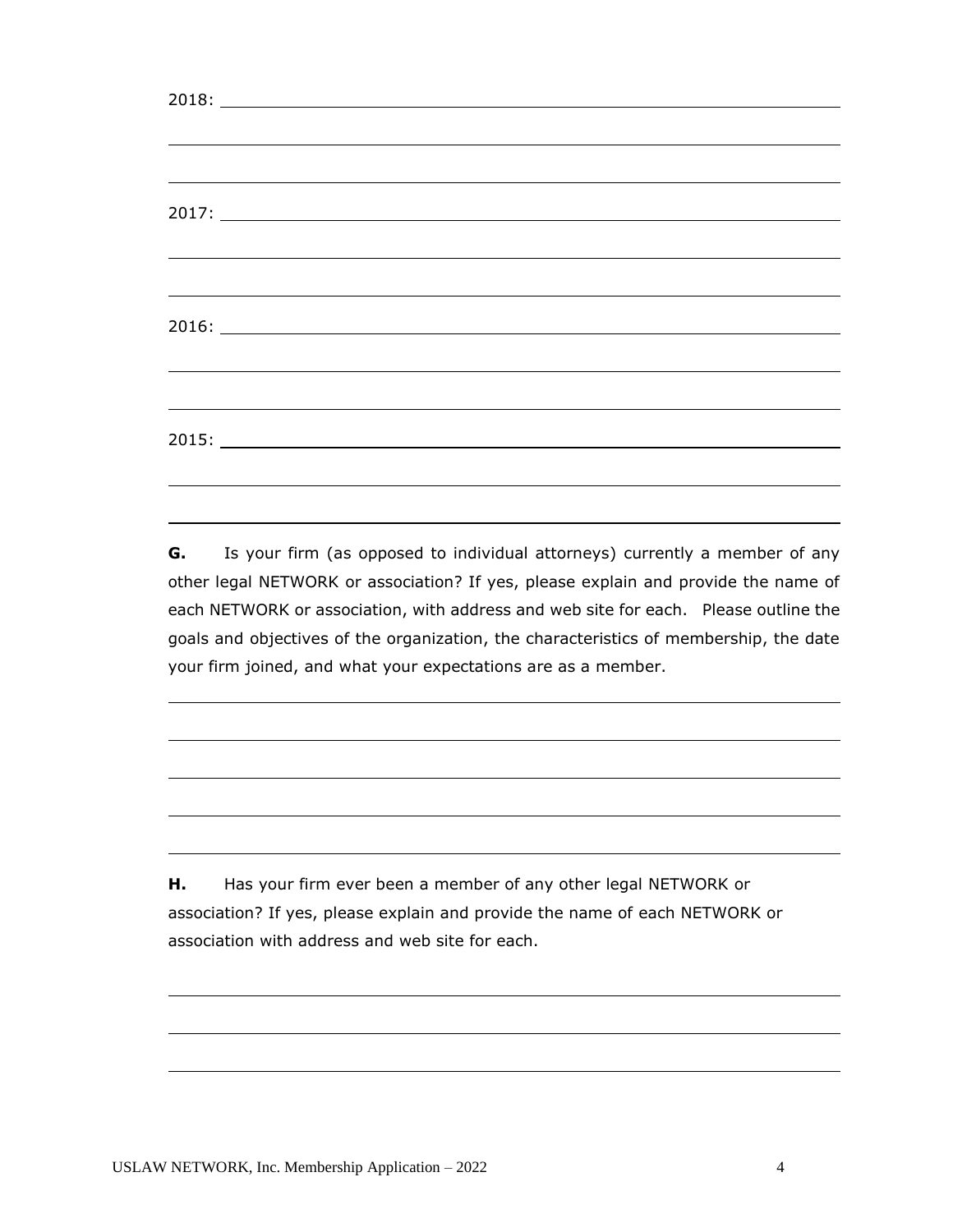Primary Office Location: City City Total number of partners: If your firm has a multi-tier partnership program: Total number of shareholders/owners Total number of income partners: Total number of "Of Counsel": Total number of associates: Total number of paralegals: **OFFICE TOTAL** Additional Office Location #1: City \_\_\_\_\_\_\_\_\_\_\_ Total number of partners: If your firm has a multi-tier partnership program: Total number of shareholders/owners Total number of income partners: Total number of "Of Counsel": Total number of associates: Total number of paralegals: **OFFICE TOTAL Additional Office Location #2: City**  Total number of partners: If your firm has a multi-tier partnership program: Total number of shareholders/owners Total number of income partners: Total number of "Of Counsel": Total number of associates:

**I.** Please provide the following numbers for each of your office locations: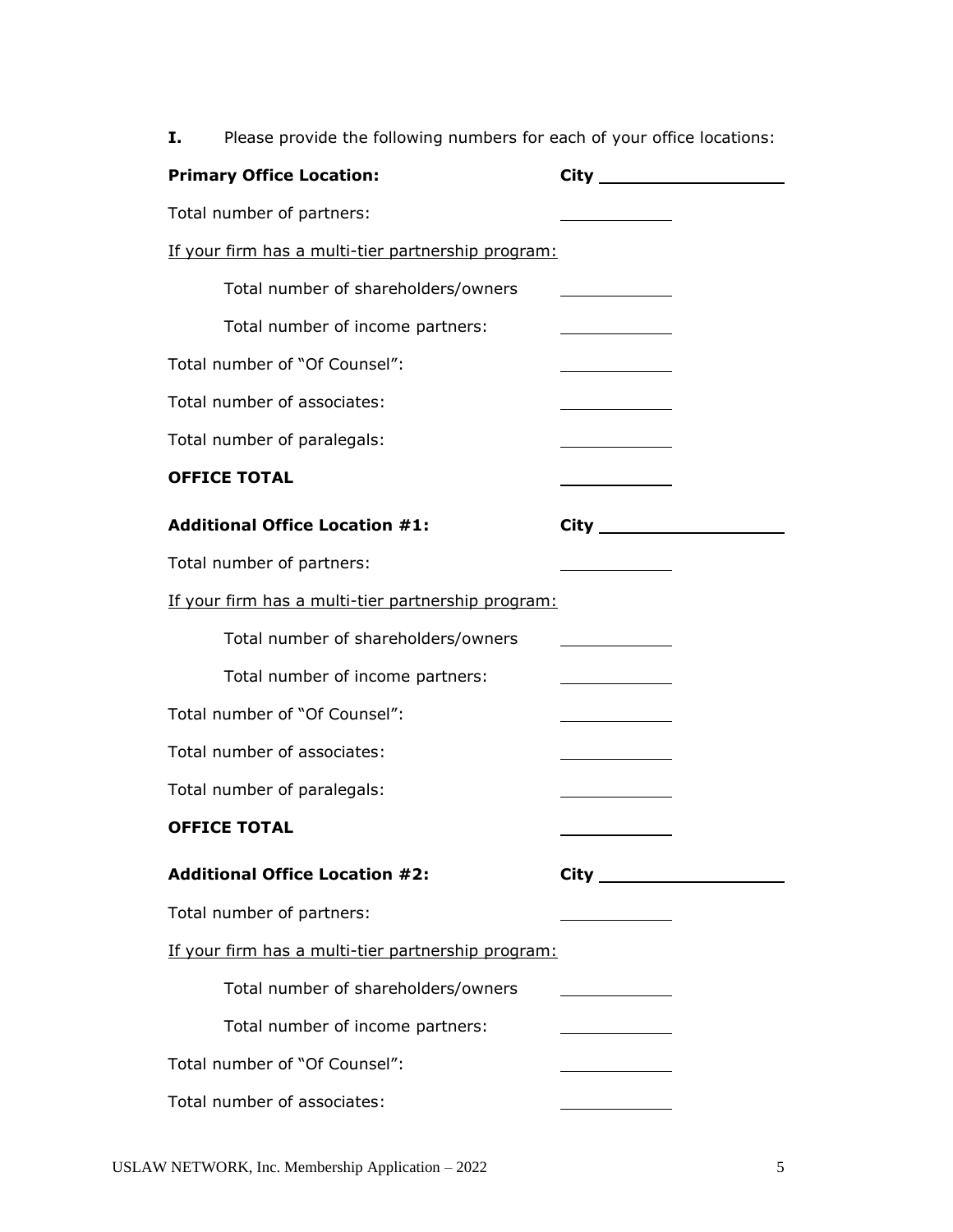Total number of paralegals: **OFFICE TOTAL Additional Office Location #3: City**  Total number of partners: If your firm has a multi-tier partnership program: Total number of shareholders/owners <u> 1989 - Johann Barbara, martin e</u> Total number of income partners: Total number of "Of Counsel": Total number of associates: Total number of paralegals: **OFFICE TOTAL Additional Office Location #4: City**  Total number of partners: If your firm has a multi-tier partnership program: Total number of shareholders/owners <u> 1980 - Johann Barnett, fransk konge</u> Total number of income partners: Total number of "Of Counsel": Total number of associates: Total number of paralegals: **OFFICE TOTAL**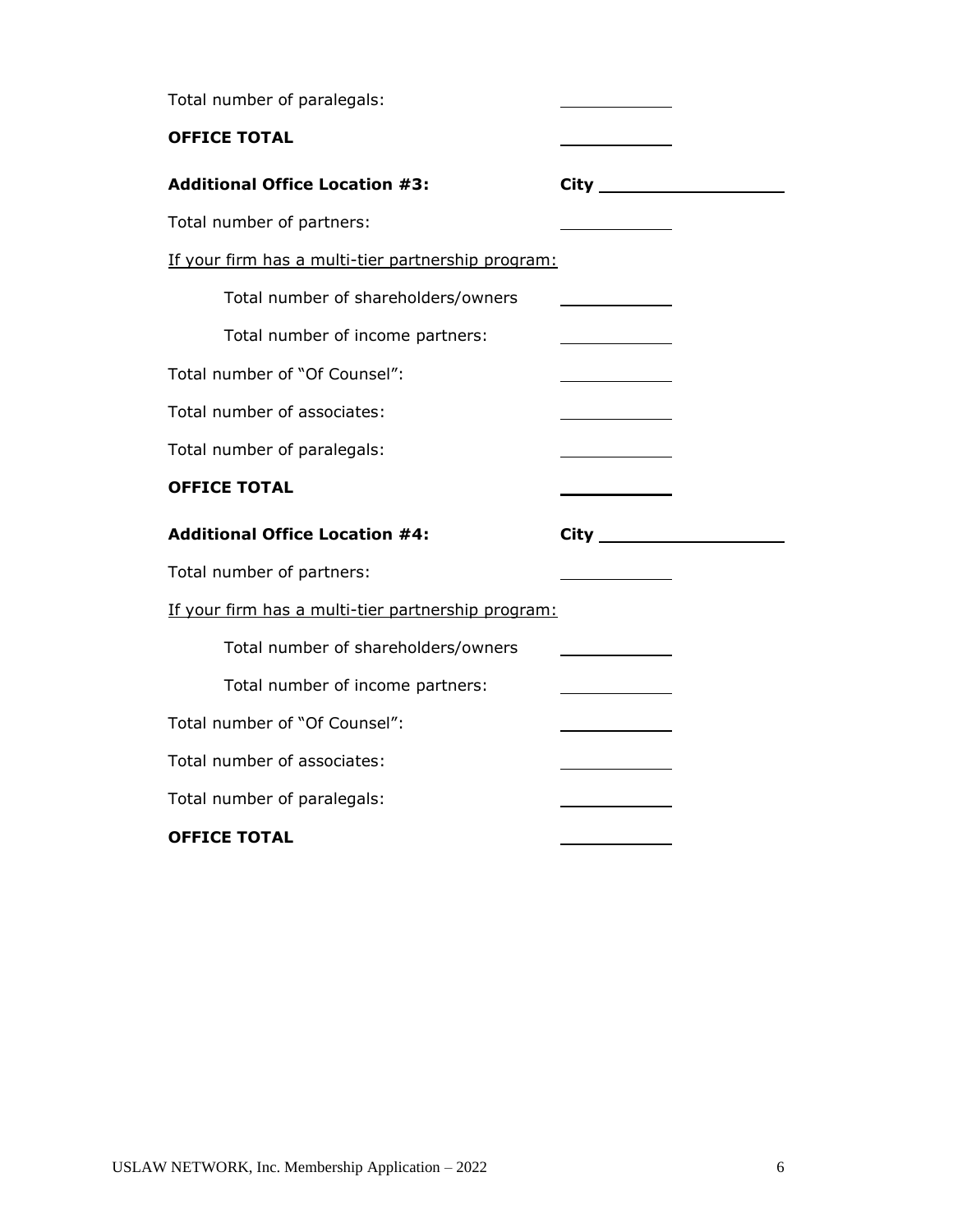**J.** Please list attorneys in your firm who have had **leadership positions** (along with position held) of any of the following organizations: DRI, State Bar Association, ABA, IADC, FDCC, or any other similar organizations.

**K.** Please list below the percentage of your firm attorneys whose practice is substantially concentrated in one of the following practice areas:

| Banking and Financial Services          |      |
|-----------------------------------------|------|
| <b>Commercial Law</b>                   |      |
| Complex Tort and Product Liability      |      |
| <b>Construction Law</b>                 |      |
| Data Privacy and Security               |      |
| Employment and Labor Law                |      |
| Environmental/Energy                    |      |
| <b>Healthcare Law</b>                   |      |
| Insurance and Risk Management Services  |      |
| <b>International Business and Trade</b> |      |
| IP                                      |      |
| Retail and Hospitality Law              |      |
| Professional Liability                  |      |
| Transportation                          |      |
| <b>White Collar Defense</b>             |      |
| Workers' Compensation                   |      |
| Other                                   |      |
| <b>Total</b>                            | 100% |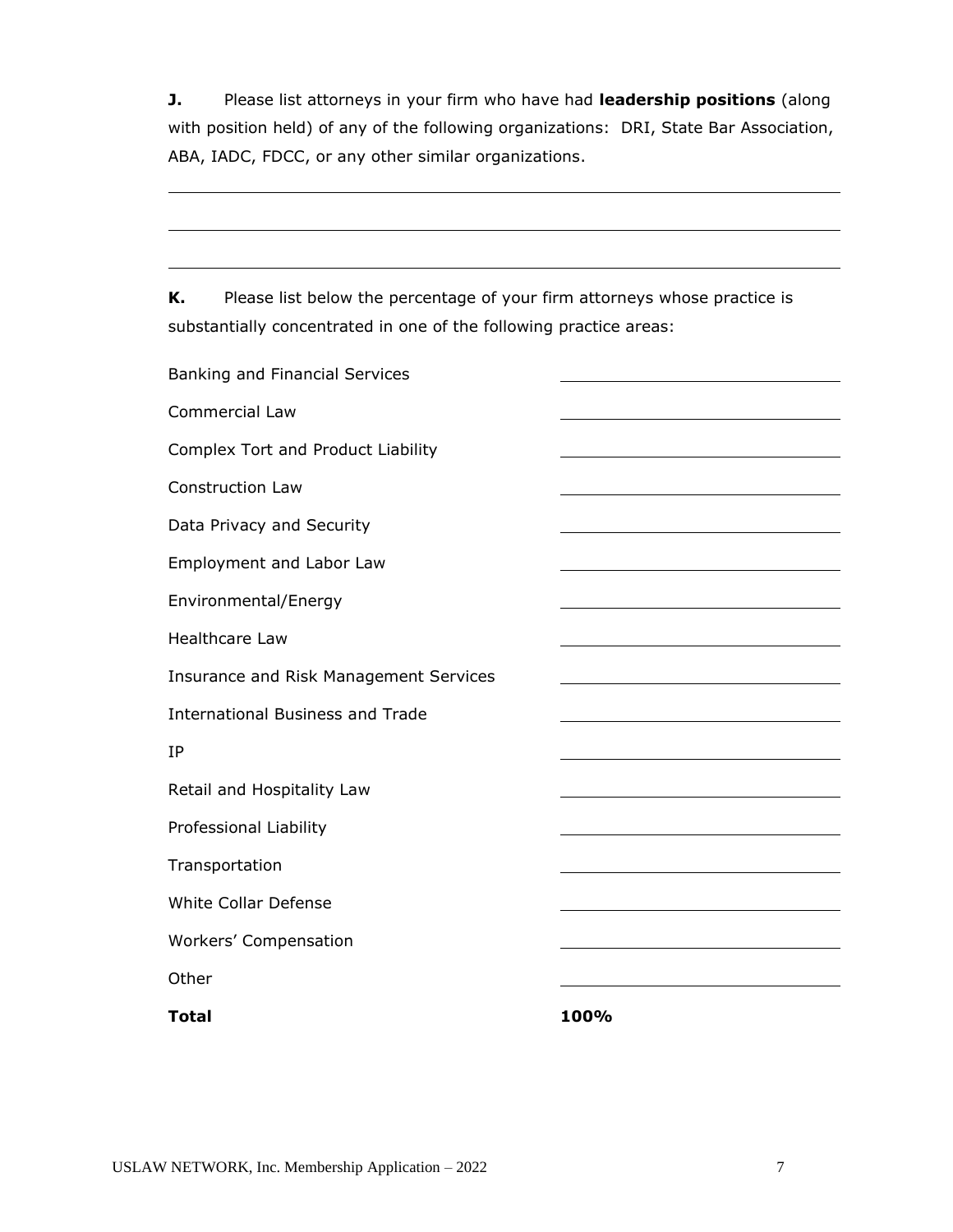**L.** Please list the top 10 national or international self-insured clients for whom you provide counsel and the type of work provided to these clients.

| Client                                                                                                                                                                                                                                                                                                                                                                                                                            | Type of Work |
|-----------------------------------------------------------------------------------------------------------------------------------------------------------------------------------------------------------------------------------------------------------------------------------------------------------------------------------------------------------------------------------------------------------------------------------|--------------|
| $\begin{tabular}{ c c c c } \hline \multicolumn{3}{ c }{\textbf{1.}} & \multicolumn{3}{ c }{\textbf{2.}} & \multicolumn{3}{ c }{\textbf{3.}} & \multicolumn{3}{ c }{\textbf{4.}} & \multicolumn{3}{ c }{\textbf{5.}} & \multicolumn{3}{ c }{\textbf{6.}} & \multicolumn{3}{ c }{\textbf{7.}} & \multicolumn{3}{ c }{\textbf{8.}} & \multicolumn{3}{ c }{\textbf{9.}} & \multicolumn{3}{ c }{\textbf{1.}} & \multicolumn{3}{ c }{$ |              |
| 2. $\overline{\phantom{a}}$                                                                                                                                                                                                                                                                                                                                                                                                       |              |
| $\begin{array}{c}\n3. \quad \textcolor{blue}{\textbf{12.12}}\n\end{array}$                                                                                                                                                                                                                                                                                                                                                        |              |
|                                                                                                                                                                                                                                                                                                                                                                                                                                   |              |
| $5. \_$                                                                                                                                                                                                                                                                                                                                                                                                                           |              |
|                                                                                                                                                                                                                                                                                                                                                                                                                                   |              |
|                                                                                                                                                                                                                                                                                                                                                                                                                                   |              |
|                                                                                                                                                                                                                                                                                                                                                                                                                                   |              |
|                                                                                                                                                                                                                                                                                                                                                                                                                                   |              |
|                                                                                                                                                                                                                                                                                                                                                                                                                                   |              |
| 10.<br><u> 1989 - Andrea Andrew Maria (b. 1989)</u>                                                                                                                                                                                                                                                                                                                                                                               |              |

**M.** Please list the top 10 insurance clients for whom you provide counsel and the type of work provided to these clients.

| Client                                                                                                                                                                                                                                                                                                                                                                                                                            | Type of Work                                                                                                                                                                                                                  |
|-----------------------------------------------------------------------------------------------------------------------------------------------------------------------------------------------------------------------------------------------------------------------------------------------------------------------------------------------------------------------------------------------------------------------------------|-------------------------------------------------------------------------------------------------------------------------------------------------------------------------------------------------------------------------------|
| $\begin{tabular}{ c c c c } \hline \multicolumn{3}{ c }{\textbf{1.}} & \multicolumn{3}{ c }{\textbf{2.}} & \multicolumn{3}{ c }{\textbf{3.}} & \multicolumn{3}{ c }{\textbf{4.}} & \multicolumn{3}{ c }{\textbf{5.}} & \multicolumn{3}{ c }{\textbf{6.}} & \multicolumn{3}{ c }{\textbf{7.}} & \multicolumn{3}{ c }{\textbf{8.}} & \multicolumn{3}{ c }{\textbf{9.}} & \multicolumn{3}{ c }{\textbf{1.}} & \multicolumn{3}{ c }{$ |                                                                                                                                                                                                                               |
| $2.$ $\overline{\phantom{a}}$                                                                                                                                                                                                                                                                                                                                                                                                     |                                                                                                                                                                                                                               |
|                                                                                                                                                                                                                                                                                                                                                                                                                                   |                                                                                                                                                                                                                               |
| 4.                                                                                                                                                                                                                                                                                                                                                                                                                                | the control of the control of the control of the control of the control of the control of the control of the control of the control of the control of the control of the control of the control of the control of the control |
|                                                                                                                                                                                                                                                                                                                                                                                                                                   |                                                                                                                                                                                                                               |
|                                                                                                                                                                                                                                                                                                                                                                                                                                   |                                                                                                                                                                                                                               |
|                                                                                                                                                                                                                                                                                                                                                                                                                                   |                                                                                                                                                                                                                               |
|                                                                                                                                                                                                                                                                                                                                                                                                                                   |                                                                                                                                                                                                                               |
|                                                                                                                                                                                                                                                                                                                                                                                                                                   | <u> 1989 - Andrea Barbara, Amerikaansk politiker (d. 1989)</u>                                                                                                                                                                |
|                                                                                                                                                                                                                                                                                                                                                                                                                                   |                                                                                                                                                                                                                               |
|                                                                                                                                                                                                                                                                                                                                                                                                                                   |                                                                                                                                                                                                                               |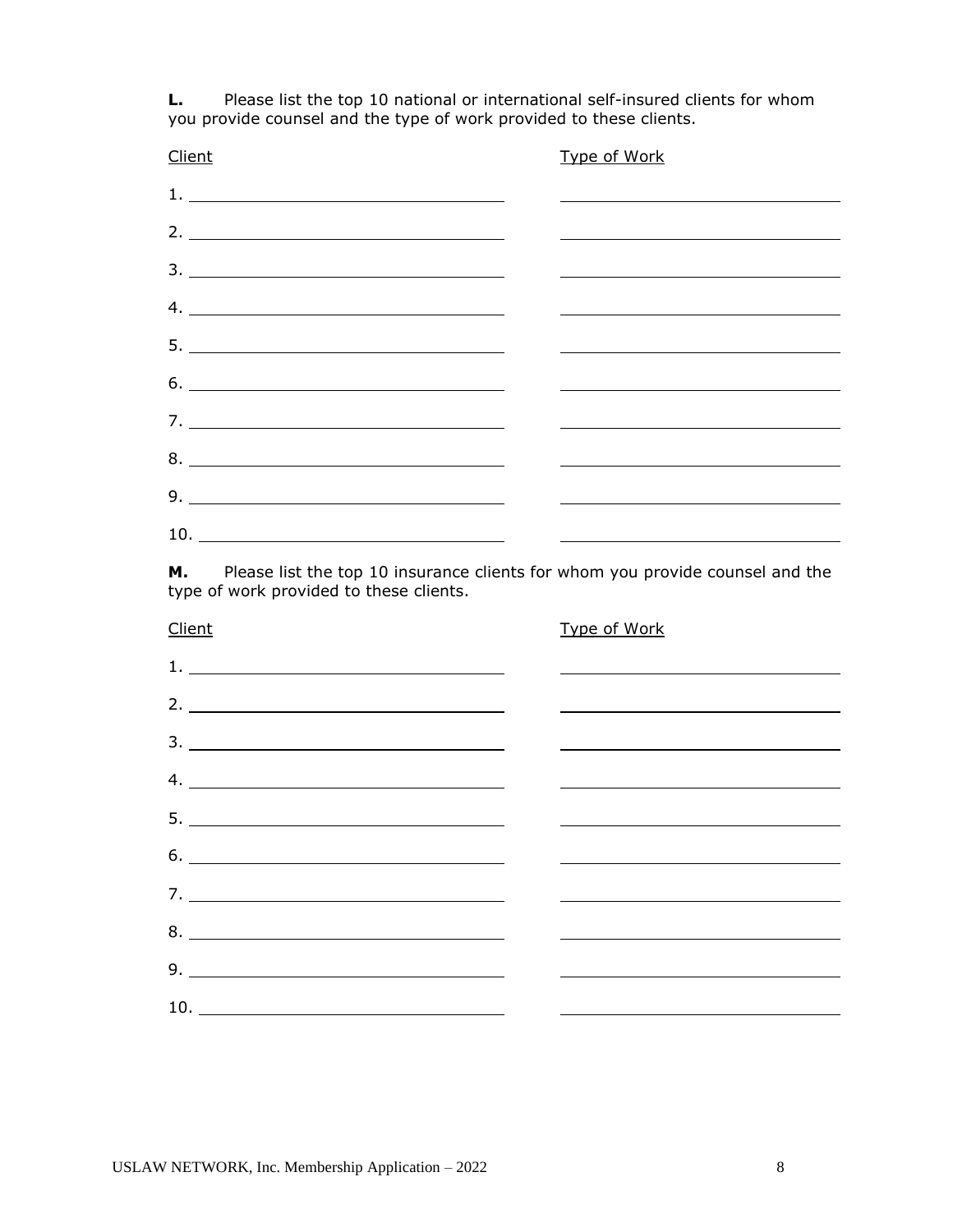**N.** Please list the top 10 national or international clients for whom you provide corporate/transactional counsel and the type of work provided to these clients.

| Client                                                                                                                                                                                                                                                                                                                                                                                                                           | Type of Work |
|----------------------------------------------------------------------------------------------------------------------------------------------------------------------------------------------------------------------------------------------------------------------------------------------------------------------------------------------------------------------------------------------------------------------------------|--------------|
| $\begin{tabular}{ c c c c } \hline $1$, & $\hspace{0.5cm}$ & $\hspace{0.5cm}$ & $\hspace{0.5cm}$ & $\hspace{0.5cm}$ & $\hspace{0.5cm}$ & $\hspace{0.5cm}$ & $\hspace{0.5cm}$ & $\hspace{0.5cm}$ & $\hspace{0.5cm}$ & $\hspace{0.5cm}$ & $\hspace{0.5cm}$ & $\hspace{0.5cm}$ & $\hspace{0.5cm}$ & $\hspace{0.5cm}$ & $\hspace{0.5cm}$ & $\hspace{0.5cm}$ & $\hspace{0.5cm}$ & $\hspace{0.5cm}$ & $\hspace{0.5cm}$ & $\hspace{0.5$ |              |
| 2. $\overline{\phantom{a}}$                                                                                                                                                                                                                                                                                                                                                                                                      |              |
| $\begin{array}{c}\n3. \quad \textcolor{blue}{\textbf{12.12}}\n\end{array}$                                                                                                                                                                                                                                                                                                                                                       |              |
|                                                                                                                                                                                                                                                                                                                                                                                                                                  |              |
|                                                                                                                                                                                                                                                                                                                                                                                                                                  |              |
|                                                                                                                                                                                                                                                                                                                                                                                                                                  |              |
| $7. \_$                                                                                                                                                                                                                                                                                                                                                                                                                          |              |
| $8. \begin{tabular}{l} \textbf{8.} \end{tabular}$                                                                                                                                                                                                                                                                                                                                                                                |              |
|                                                                                                                                                                                                                                                                                                                                                                                                                                  |              |
| 10.<br><u> The Communication of the Communication</u>                                                                                                                                                                                                                                                                                                                                                                            |              |

**O.** What percentage of your firm's practice is plaintiff's practice? If more than 5% plaintiff's practice, please describe the nature of this practice.

**P.** Please list the top 15 clients that you would focus on introducing to USLAW NETWORK and its member firms and the title/position of the key client contact within the company.

| Client                                                                                                                                                                                                                                                                                                                                                                                                                            | <b>Title/Position</b> |
|-----------------------------------------------------------------------------------------------------------------------------------------------------------------------------------------------------------------------------------------------------------------------------------------------------------------------------------------------------------------------------------------------------------------------------------|-----------------------|
| $\begin{tabular}{ c c c c } \hline \multicolumn{3}{ c }{\textbf{1.}} & \multicolumn{3}{ c }{\textbf{2.}} & \multicolumn{3}{ c }{\textbf{3.}} & \multicolumn{3}{ c }{\textbf{4.}} & \multicolumn{3}{ c }{\textbf{5.}} & \multicolumn{3}{ c }{\textbf{6.}} & \multicolumn{3}{ c }{\textbf{7.}} & \multicolumn{3}{ c }{\textbf{8.}} & \multicolumn{3}{ c }{\textbf{9.}} & \multicolumn{3}{ c }{\textbf{1.}} & \multicolumn{3}{ c }{$ |                       |
| 2. $\overline{\phantom{a}}$                                                                                                                                                                                                                                                                                                                                                                                                       |                       |
|                                                                                                                                                                                                                                                                                                                                                                                                                                   |                       |
|                                                                                                                                                                                                                                                                                                                                                                                                                                   |                       |
|                                                                                                                                                                                                                                                                                                                                                                                                                                   |                       |
|                                                                                                                                                                                                                                                                                                                                                                                                                                   |                       |
|                                                                                                                                                                                                                                                                                                                                                                                                                                   |                       |
| $7. \_$                                                                                                                                                                                                                                                                                                                                                                                                                           |                       |
|                                                                                                                                                                                                                                                                                                                                                                                                                                   |                       |

USLAW NETWORK, Inc. Membership Application – 2022 9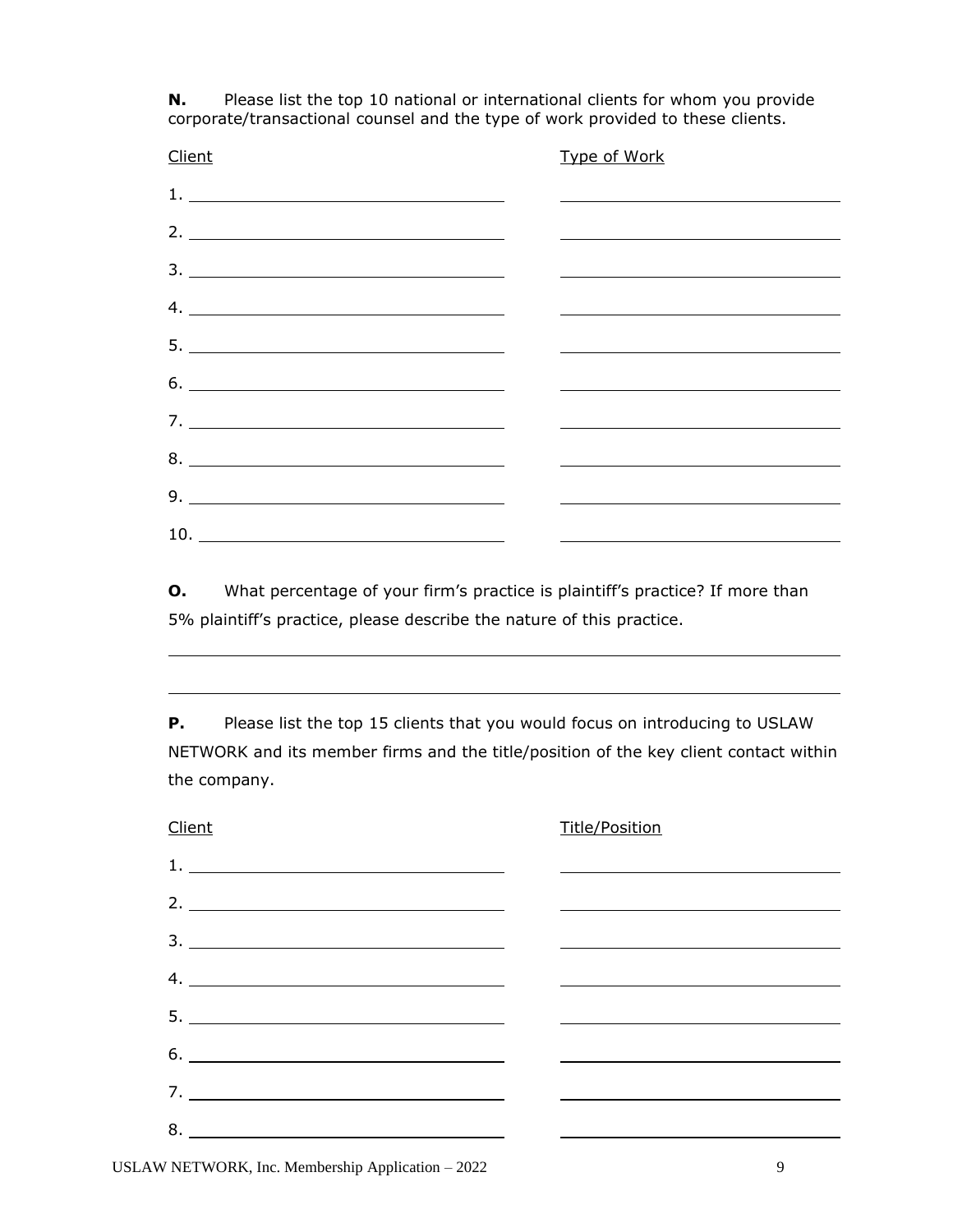| $9. \_ \_$ |  |
|------------|--|
|            |  |
|            |  |
| $12. \_$   |  |
|            |  |
|            |  |
|            |  |

**Q.** For any of the clients noted above, describe the areas of the country where you provide counsel for these clients outside of your home state.

**R.** Please list your firm's malpractice insurance coverage carrier and the total of the coverage? Attach to this Application a copy of the firm's last application for professional liability insurance and a copy of the declaration page from your current professional liability insurance policy(ies) for your firm or attorneys in your firm.

**S.** Please describe any grievance or malpractice matters that are currently pending against your firm or attorneys in your firm.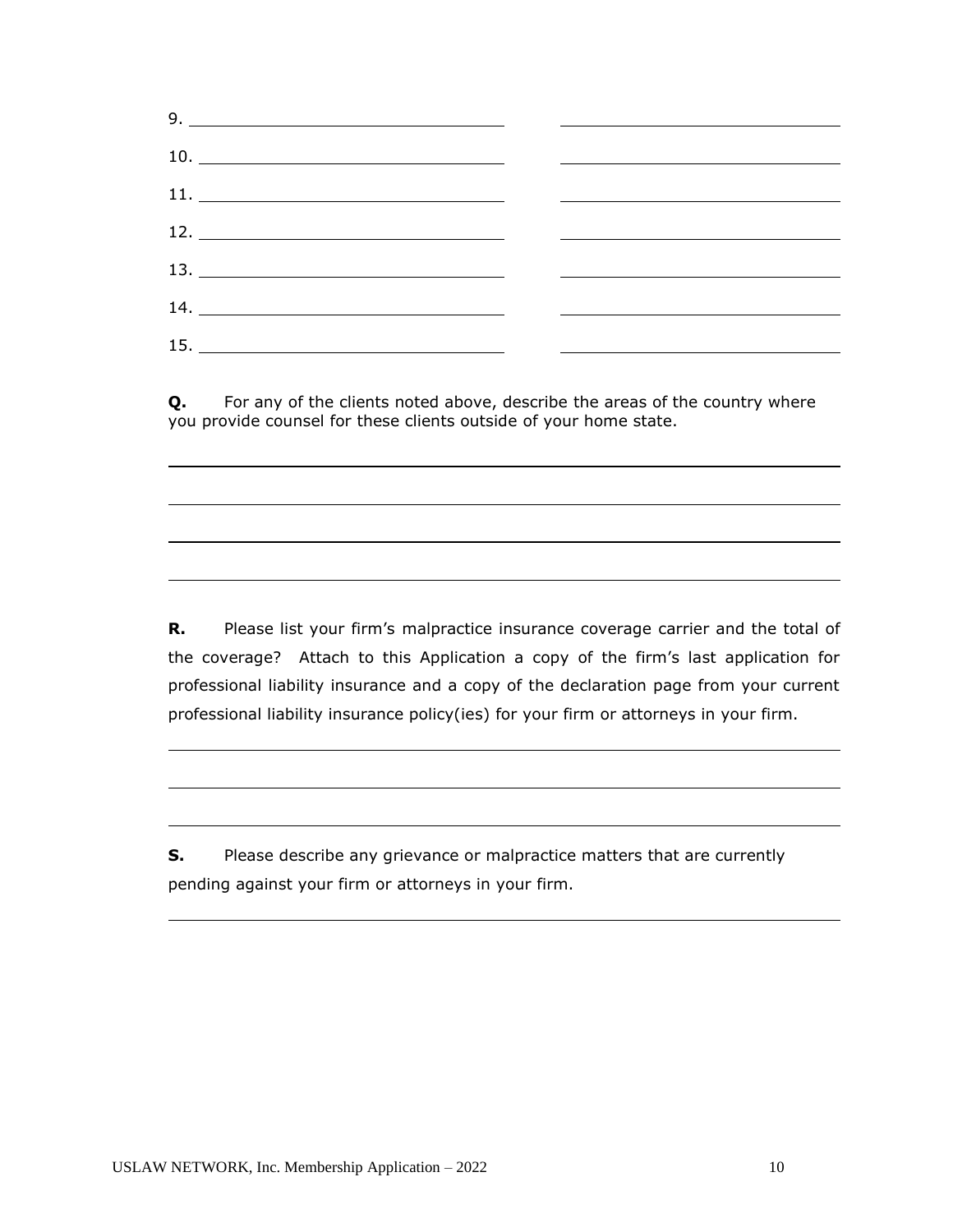## **III. THE PROGRAM**

Belonging to USLAW NETWORK, Inc. without active participation by members of a firm does not benefit the firm or USLAW to the extent desired. Please answer the following questions with yes or no.

**A.** If your firm becomes a member of USLAW NETWORK, Inc. will at least two members of your firm regularly attend the two USLAW semi-annual client conferences?

YES NO

**B.** All USLAW member firms participate in the Comprehensive Client Invitation Process (CCIP). This process requests member firms to submit client contacts for consideration to be invited to the two USLAW Client Conferences, Client Exchanges and Women's Connection. These clients are then reviewed by leaders of the USLAW practice groups and staff to determine the clients that will be invited to each event. Will your firm actively participate in CCIP?

YES NO

**C.** Is your firm willing to take an active role of the kind described above and submit initially no fewer than 10 clients and 5 new clients annually with the ability to assign business on a national, international or multi-regional basis?

YES NO

**D.** USLAW hosts several practice group specific Client Exchanges each year. Tier 1, 2 and 3 firms are required to commit to participate/attend at least two Client Exchanges. Tier 4 firms must commit to participate/attend at least one Client Exchange. Tier 5 firms are not required but are encouraged to attend Exchanges. Is your firm willing to meet the minimum requirements of participation?

YES NO

**E.** USLAW hosts several other events and meetings including the Women's Connection and other industry event dinners/receptions. These events are not required attendance by USLAW member firms however firms will be evaluated based on their overall participation. Will your firm actively engage in these events where they fit with your firm's practice group make up and business development initiatives?

YES NO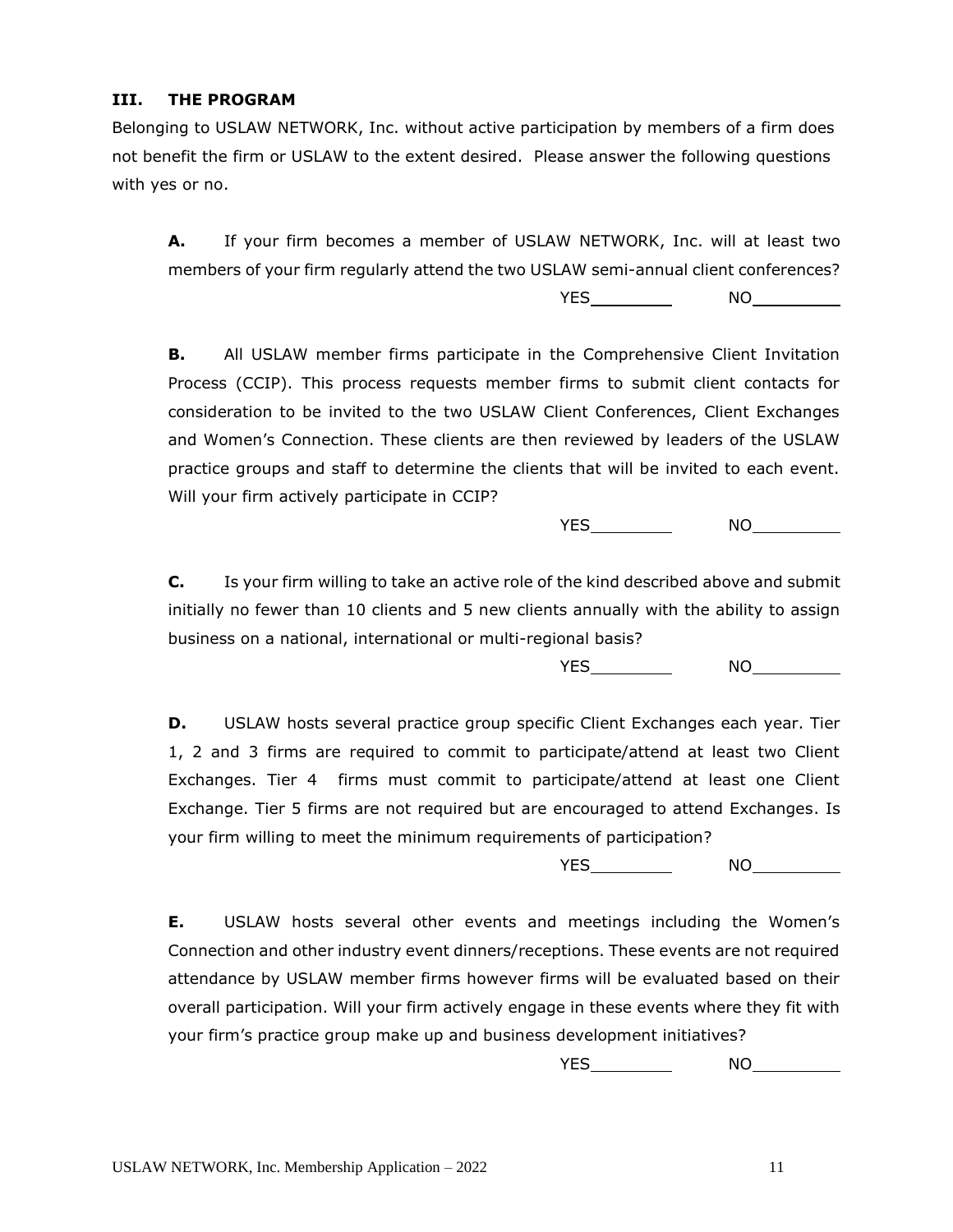**F.** We have found that it is important for lawyers throughout each firm, as distinguished from just a few, to know about USLAW, its programs, members, and projects. Will your firm identify critical partners with client development skills and cooperate with the NETWORK in seeing to it that those partners actively participate in USLAW?

YES NO

**G.** USLAW tracks business flow among the member law firms and requires each firm to submit this information on a semi-annual basis. Financial information is never requested. If your firm joins USLAW will it be willing to participate in this process?

YES NO

**H.** Managing Partners of member firms are actively involved in the USLAW Law Firm Leaders/Managing Partner Forum. Participation in this group enables firms to share best practices and benchmarking information. USLAW firms that have managing partner involvement are more invested in the organization. Will your firm's managing partner be an active participant in USLAW?

YES NO

**I.** Will your firm respond in a timely fashion (within 48 hours) to all e-mail and telephone inquiries from USLAW staff related to the various issues that might develop in the USLAW organization?

YES NO

**J.** Will your firm pay all USLAW invoices within 30 days of receipt? YES NO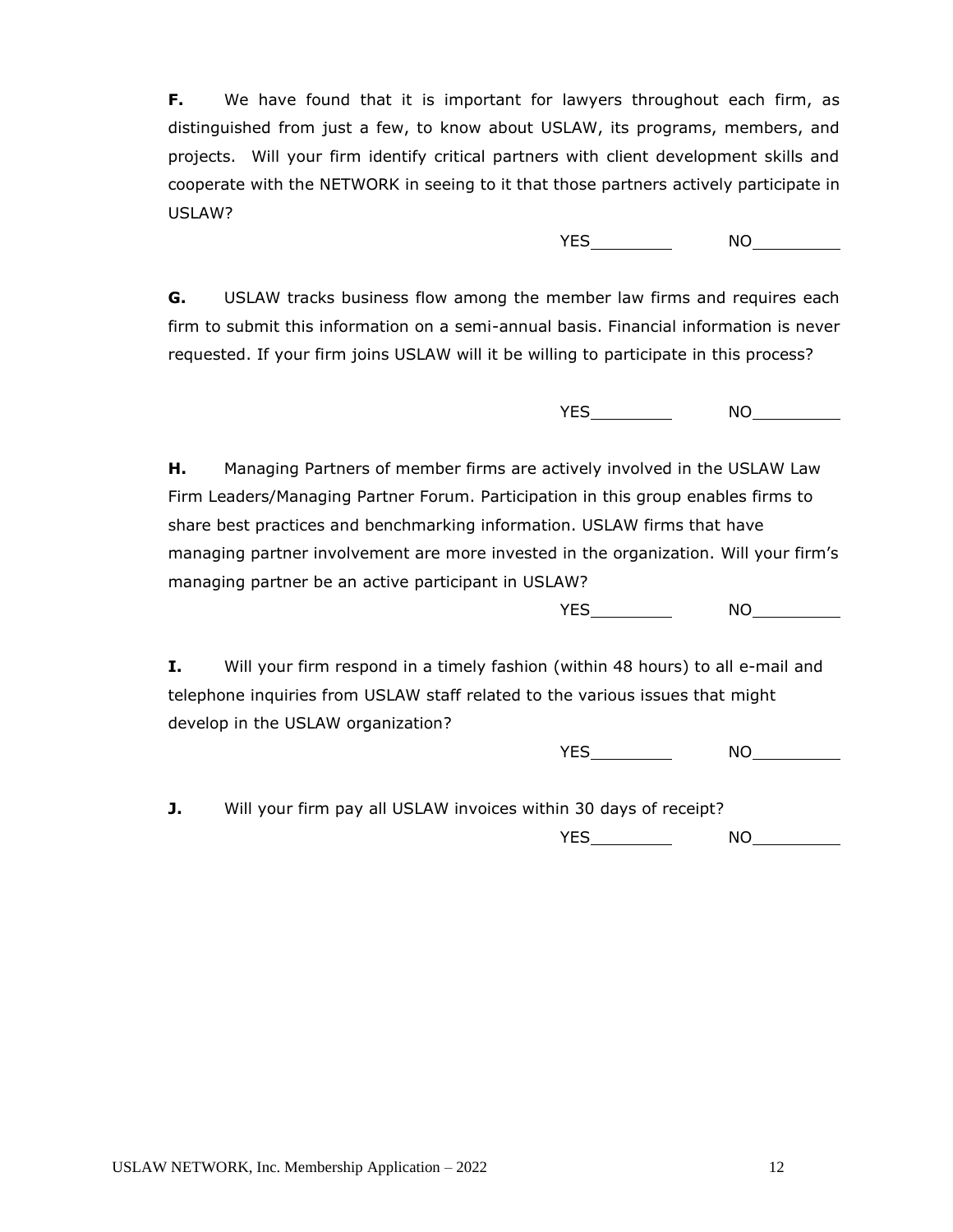## **IV. Primary and Alternate Contact Partners**

USLAW requires each member firm to have a primary contact partner and two alternate contact partners. It is suggested that at least one of the persons designated be a firm managing partner or on the firm management committee. As well, USLAW asks each member firm to consider the importance of diversity when assigning their contact partners.

Please state the name and position of the Primary Contact Partner and (2) Alternate Contact Partners that you intend to designate for USLAW and provide a **short bio** on each attorney.

| <b>Primary Contact</b> |  |
|------------------------|--|
| Alternate Contact #1   |  |
| Alternate Contact #2   |  |

## **V. Practice Group Contacts**

USLAW encourages active participation in the USLAW practice areas as much of the relationship building and business development occurs within these groups. Member firms are requested to become active in as many areas that match well with their firm. Firms are not required to be active in all USLAW practice areas.

Please list below the practice areas the firm intends to be initially active in and the name of the attorney that will serve as the main contact.

| Banking and Financial Services         |  |
|----------------------------------------|--|
| <b>Commercial Law</b>                  |  |
| Complex Tort and Product Liability     |  |
| <b>Construction Law</b>                |  |
| Data Privacy and Security              |  |
| Employment & Labor Law                 |  |
| Environmental/Energy                   |  |
| <b>Healthcare Law</b>                  |  |
| Insurance and Risk Management Services |  |
| International Business and Trade       |  |
| IP                                     |  |
|                                        |  |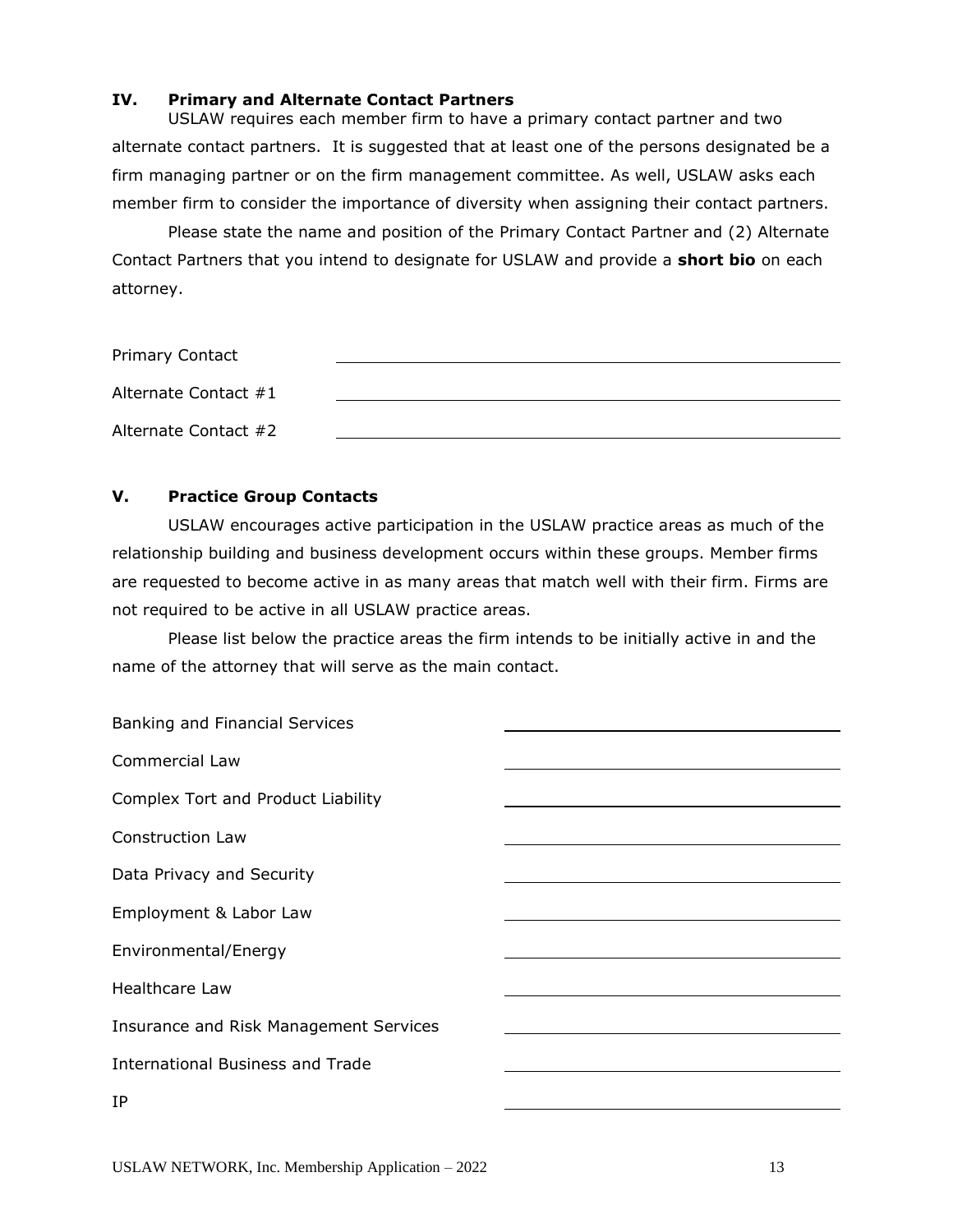| Retail and Hospitality Law |  |
|----------------------------|--|
| Professional Liability     |  |
| Transportation             |  |
| White Collar Defense       |  |
| Workers' Compensation      |  |

## **VI. Diversity**

As USLAW continues to grow and look to the future, it is important to remember the principles upon which the NETWORK was founded. The commitment of member firms is to provide high quality legal representation to major corporations and to both large and small businesses across the United States and around the world. Thus, as a national and global network, it is imperative that our organization is comprised of individuals that mirror the diversity of the communities in which we serve in keeping with our organization's commitments to client services. As members of a diverse culture, organizations such as USLAW, its members and its clients, must take the lead and have an obligation to society to be more inclusive of differences. While much has been made of the business case for diversity, USLAW however embraces diversity for more than economical expediency. USLAW is on the forefront of legal organizations that not only talk about diversity but also live it. USLAW NETWORK has a comprehensive Diversity initiative that addresses diversity issues as they relate to the individual firms, our practice groups, our membership, and our clients

Will your firm be an active participant in USLAW's diversity initiative?

YES NO

**VII.** Please describe your firm's commitment to diversity and any specific initiatives that demonstrate this commitment.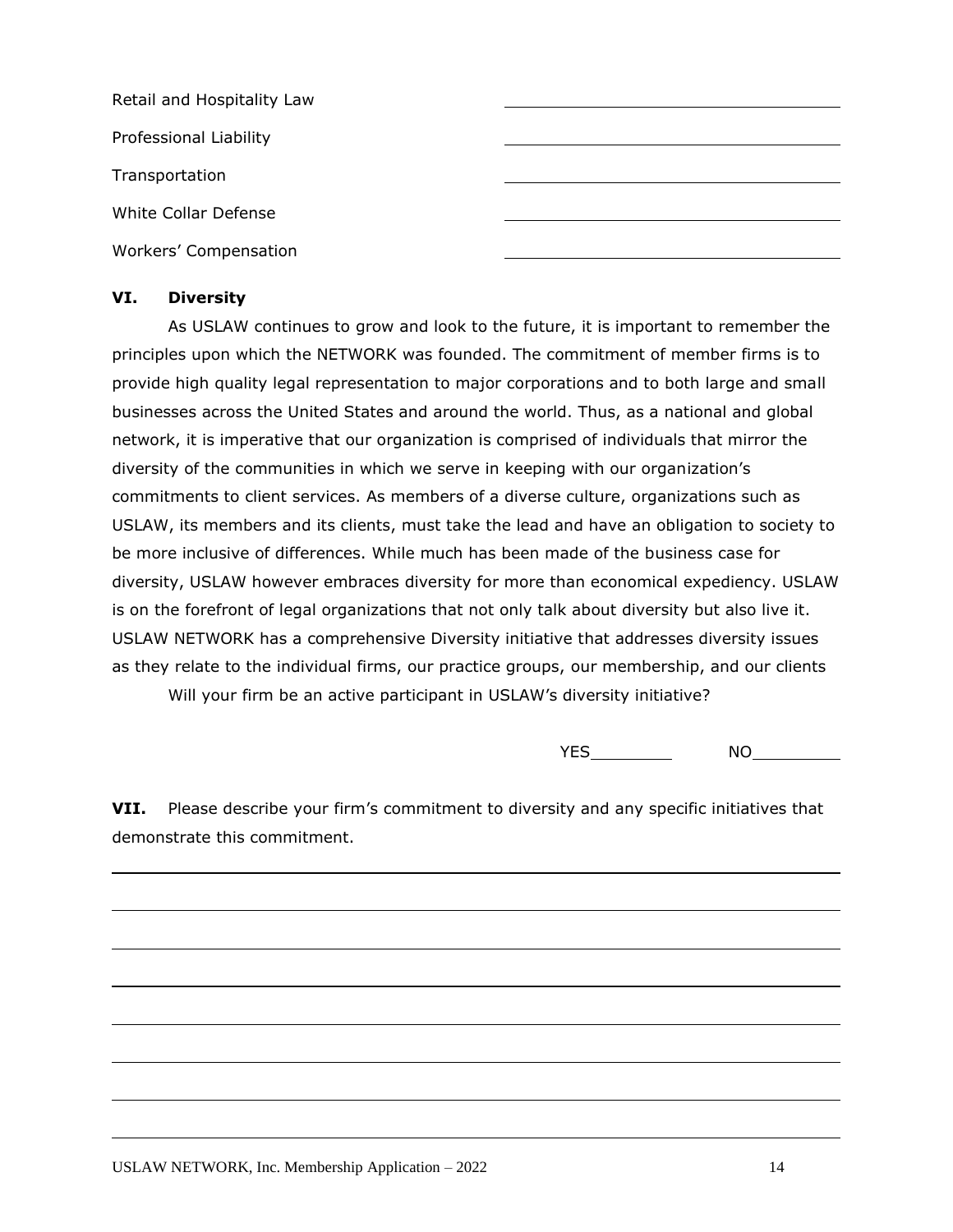**VIII.** Please describe in a paragraph why your firm should be considered for inclusion in USLAW. Feel free to describe any attributes of your firm or information about your firm or attorneys in your firm that you believe the selection committee should consider in our evaluation of your membership application.

If you feel that your web site does not provide a full account of the nature of your firm and wish to attach a firm brochure for consideration by USLAW, please attach same to your application.